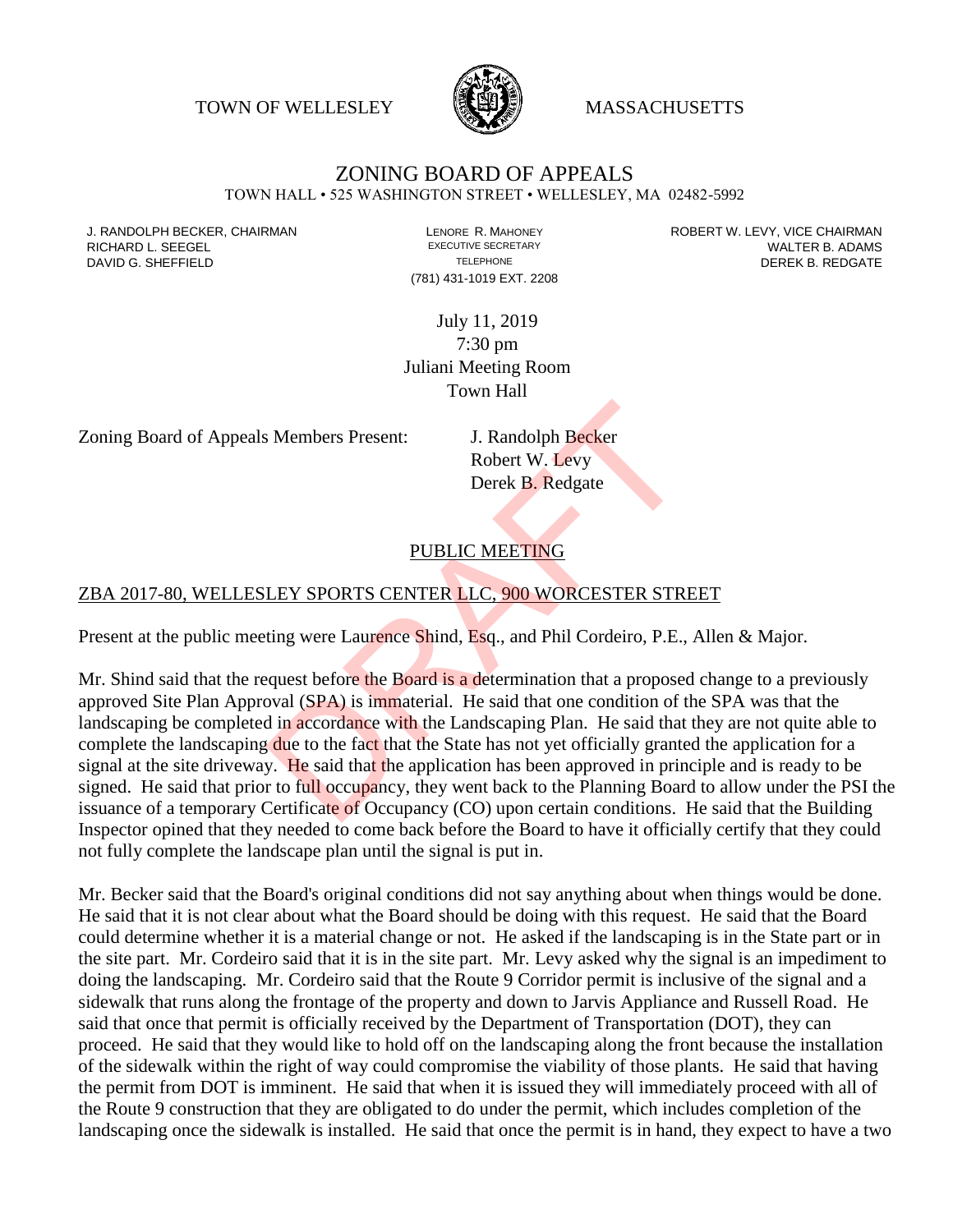to three week time period for contractor selection and then approximately eight weeks of construction along the corridor.

Mr. Levy asked if landscaping was a condition of the CO. Mr. Becker said that it was not a condition of the ZBA permit. Mr. Cordeiro said that Michael Grant, Building Inspector, told him that, in order to sign off on a temporary or permanent CO, he must certify that the plans that were approved by the ZBA were complied with. He said that because some of the landscaping has not been done, Mr. Grant would be more comfortable if the Board acknowledges that it is comfortable with deferment of the landscaping, which would allow him to sign off on the TCO and eventually the final CO.

Mr. Levy confirmed that all other landscaping has been done. He asked if that is the only thing that is holding up the CO. Mr. Cordeiro said that the signal improvements and everything within the Route 9 are holding up the CO.

Mr. Redgate asked when the facility is scheduled to open. Mr. Cordeiro said that the plan is to open as soon as they have the TCO in hand. He said that the owner has summer camps lined up that could take place as early as July. Mr. Shind said that they are in the process of making ice.

Mr. Redgate asked for the timeframe for landscape install from opening. Mr. Cordeiro said that it will happen within months, before the end of the season. He said that the MA DOT work must be completed by mid-November. He said that the planting should be prior to October but they hope to do better.

Mr. Levy asked how long a TCO would be effective for. Mr. Cordeiro said that it would be for six months. Mr. Levy confirmed that Mr. Grant is willing to issue a TCO. He said that the Board could make a finding that deferring landscaping to allow for issuance of a TCO would be a minor modification

Mr. Levy moved, Mr. Redgate seconded the motion, and the Board voted unanimously to find that the proposed change is a minor modification that does not require a public hearing.

# PUBLIC HEARING

Mr. Becker said that the Board received an inordinate amount of email traffic on the Hunnewell Field project. He said that the Natural Resources Commission (NRC) has proposed modifications to two softball fields on Hunnewell Field. He said that the proposed changes have no lights and no sound system, so the Board will not hear any comments about lights or sound system. He said that the project that is before the Board tonight is to disturb more than 5,000 square feet of vegetated cover, which requires Site Plan Approval. He explained the difference between this project and the project at Sprague Field. He discussed ownership of the fields, Zoning Bylaws and special permits. said that they are in the process of making ice.<br>
e timeframe for landscape install from opening. Mr. Cor<br>
efore the end of the season. He said that the MA DOT w<br>
that the planting should be prior to October but they hop<br>

#### ZBA 2019-40, SAMUEL LEE, 300 LINDEN STREET

Mr. Becker said that Mr. Lee asked that the petition be allowed to be withdrawn without prejudice.

Mr. Levy moved, Mr. Redgate seconded the motion, and the Board voted unanimously to allow the petition to be withdrawn without prejudice.

#### ZBA 2019-65, ROBERT NASCIMENTO, 15 RIVER GLEN ROAD

Mr. Becker said that Mr. Nascimento asked that the petition be continued to September 12, 2019.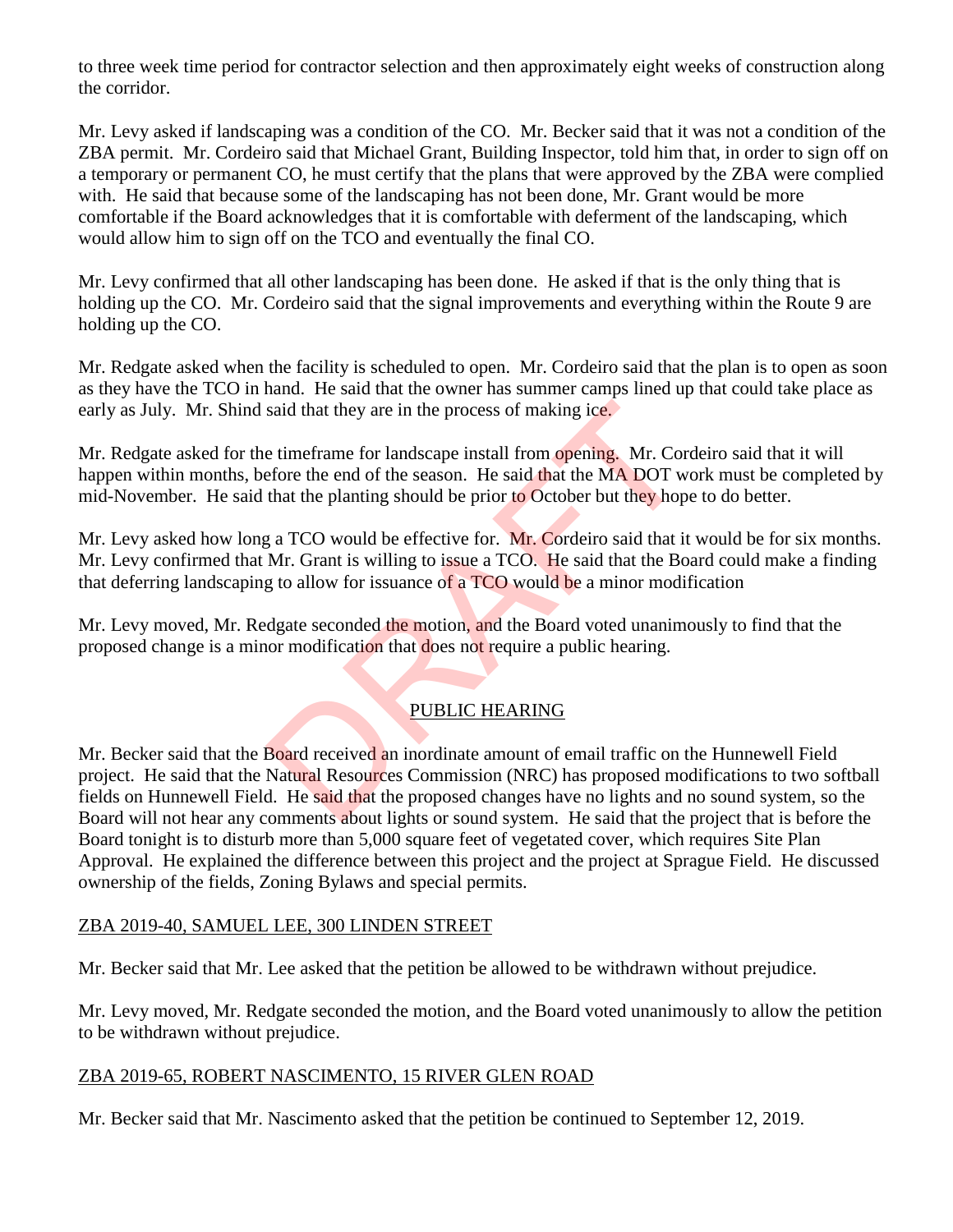Mr. Redgate moved, Mr. Levy seconded the motion, and the Board voted unanimously to continue the hearing for the petition to September 12, 2019.

# ZBA 2019-48, LAURA LONDON, 440 WASHINGTON STREET

Mr. Becker said that the petition was continued from June 6, 2019 but would be heard tonight de novo, as the panel had changed. He said that the Applicant can reference the previous hearing as they choose.

Present at the public hearing were Marc Charney, owner, and Paul Worthington, designer.

Mr. Worthington said that the plan is to expand the existing house. He said that it is surrounded by town property and has numerous setback violations. He said that the land has been used in a somewhat loose way because of the nature of the private way to the field. He said that they are looking to expand over the existing footprint to create more space for two units of decent size.

Mr. Redgate asked if there is any new proposed expansion of the footprint. Mr. Worthington said that they will add a deck and an exterior stairway. He said that at the last meeting a member of the public took exception to the exterior stair and requested that it be enclosed. Mr. Worthington said that he did not think that was a big improvement but they went ahead and made the change.

Mr. Worthington said that they moved the ac units to the other side where they are a little more prominent, in response to comments made at the previous hearing.

Mr. Becker asked Mr. Charney to discuss the history of the two-family use on the property. Mr. Charney said that he did not know how or when it became a two-family, other than the fact that for the past 30 to 40 years it has been. Mr. Becker said that a special permit for the use was granted by the Selectmen. Mr. Levy said that the Board is not making findings on the use.

Mr. Worthington said that the property line cuts through the garage and they have decided to remove it.

Mr. Levy said that there were no dimensions shown to the ac condensers on the side. Mr. Charney said that the front yard setback will be less than 30 feet. Mr. Levy confirmed that the ac condensers are non-existing. Mr. Worthington said that the original plan had the condensers at a back corner where they were not visible but because they were in the setback, it was decided that they should be moved to the other side. Mr. Levy said that it will be a new nonconformity. He said that the bylaw says that the condensers cannot be in the setbacks. Mr. Charney there is not conforming place to put the units because of the shape of the lot. Mr. Levy said that there is no variance application before the Board. terior stairway. He said that at the last meeting a memberstair and requested that it be enclosed. Mr. Worthington<br>ent but they went ahead and made the change.<br>they moved the ac units to the other side where they are<br>ade a

Mr. Levy said that the left, right and rear year setbacks are nonconforming. He said that he was encouraged that the garage will be removed because of the encroachment into the street. Mr. Redgate asked if there is a plan that shows that the garage will be removed. Mr. Levy said that the Board can insert a condition to require that.

Mr. Becker said that the Board did not receive Planning Board recommendations.

Mr. Becker asked if there was anyone present at the public hearing who wished to speak to the petition.

Mr. Levy said that the Board could make a finding that the proposed construction shall not be substantially more detrimental so far as the structure is concerned but make no finding as to the ac condensers. Mr. Becker said that the condensers can be moved to where they will meet setback requirements or the Applicant can come back before the Board with a request for a variance at a later hearing.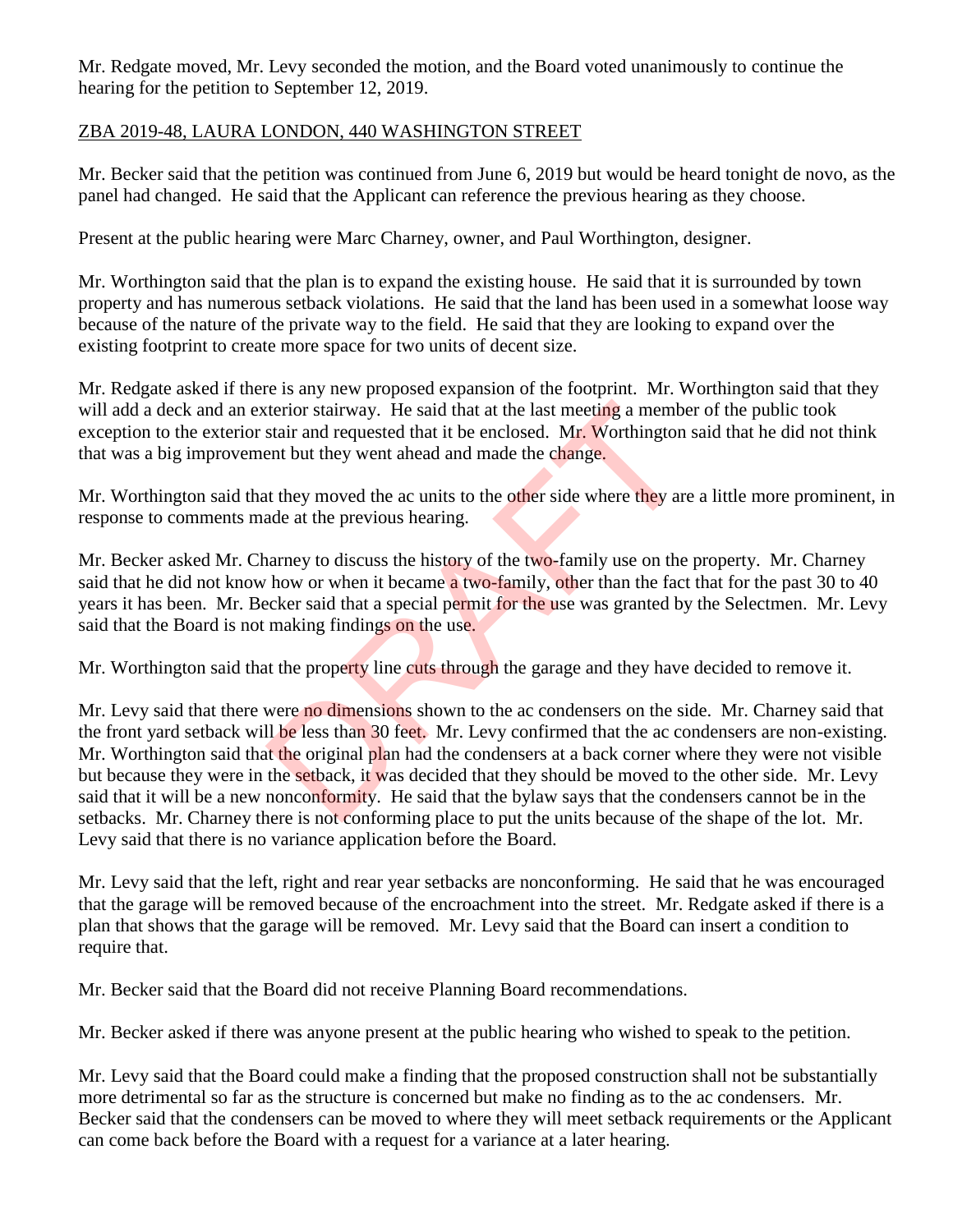Mr. Levy moved, Mr. Redgate seconded the motion, and the Board voted unanimously to approve a special permit and make findings in accordance with Section XVII of the Zoning Bylaw, subject to a condition that the garage be removed. The Board said that no relief is granted for the ac condensers.

### ZBA 2019-60, JOHN & SUSAN CALCIO, 8 CAVANAGH ROAD

Present at the public hearing was Jeff McClendon, JM Construction, who said that there is an existing nonconforming entryway/porch on the right side between the driveway and the house that the homeowner would like to enclose as a mudroom.

Mr. Becker said that there is a proposed addition at the front shown on the plan. Mr. McClendon said that is already approved and under construction. Mr. Levy said that the Board will not make a finding with respect to the front addition. Mr. Becker said that the property has significant nonconformities.

Mr. McClendon said that the footprint of the porch will not change. Mr. Levy confirmed that the proposed addition that the Board is reviewing under this petition is the 3.9 foot by 5.9 foot porch. He said that the previous setback was 22 feet and it is going to 19 feet. Mr. Becker said that will be an intensification of a nonconformity because the deck that was there was not compliant. He said that it is shown in the photograph that was submitted. Mr. Levy said that it is not shown in the survey. Mr. Becker said that there is nothing that shows the size of the deck but if it is less than 25 square feet, it is exempt. Mr. Levy said that typically the Board would see an Existing Conditions Plan that would show the dimensions and setback of the existing structure that the Applicant was relying on for grandfathering status. He said that the Board could consider the 11 foot setback for the garage as the existing nonconformity. feet and it is going to 19 feet. Mr. Becker said that will the deck that was there was not compliant. He said that it Levy said that it is not shown in the survey. Mr. Becker deck but if it is less than 25 square feet, it

Mr. Levy asked if there have been any discussions with the abutter to the north. Mr. McClendon said that they are close friends. He said that the existing footprint will be not change. He said that the porch will be enclosed. Mr. Redgate confirmed that the existing and the proposed dimensions will be the same. Mr. Levy said that it will become a mudroom with stairs going in the opposite direction.

Mr. Redgate said that it is a nonconforming lot. Mr. Becker said that there are nonconformities with the garage and the left hand side.

Mr. Becker asked if there was anyone present at the public hearing who wished to speak to the petition.

Mr. Levy moved, Mr. Redgate seconded the motion, and the Board voted unanimously to make a finding that the proposed enclosure of the porch on the right side shall not be substantially more detrimental and grant a special permit. Mr. Levy said that the Board made no findings with regard to the area shown on the plan as proposed addition at the front.

### ZBA 2019-62, SUN LIFE ASSURANCE CO. OF CANADA, 100 WORCESTER STREET (WELLESLEY BANK)

Present at the public hearing was Tom Fontaine, President, Wellesley Bank, who said that the request is for a special permit for an exterior wall sign at 100 Worcester Street, which is their new company headquarters. He said that they are asking for relief for the height of the sign and the size of the letters.

Mr. Redgate asked where 100 Worcester Street is located on the Sun Life campus. Mr. Fontaine said that, coming off of Route 9, it is the first building on the left. He said that it is the smallest of the four buildings on the property.

Mr. Becker said that Sun Life previously came before the Board for a special permit for the monument signs at the entrance to the property. He said that his understanding was that there would be directional signs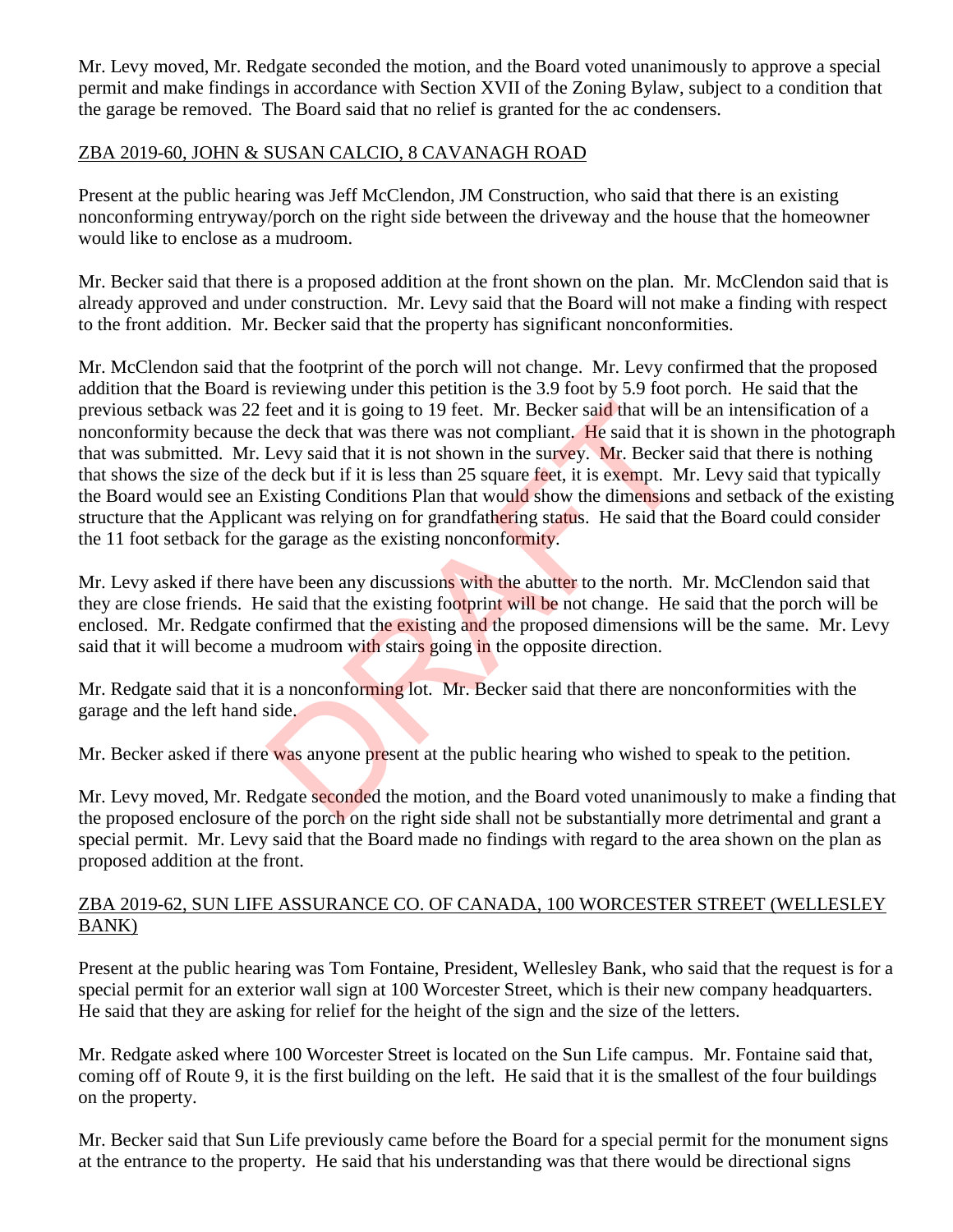within the property to identify the location of the tenants. Mr. Redgate said that the Board recently granted a special permit for a wall sign for Morgan Stanley in the campus.

Mr. Becker discussed the maturity of the vegetation along Worcester Street. He asked if any studies been done to determine whether you could actually see the sign from Worcester Street. Mr. Fontaine said that you can see the sign from Worcester Street but is a little harder to see at this time of year. He said that you can also see the sign from Route 128.

Mr. Becker asked how much of the property Wellesley Bank will occupy. Mr. Fontaine said that they will occupy one third of the building. Mr. Becker confirmed that this will not be a retail banking outlet.

Mr. Redgate asked if Wellesley Bank has moved in yet. Mr. Fontaine said that they have moved part of their operations there but there is more to go.

Mr. Becker said that the application package was confusing because it included things for signs on east elevations. He confirmed that the application is for one sign on the north face.

Mr. Redgate confirmed that the intent in requesting a larger letter size is so that the sign can be seen from Route 9.

Mr. Becker discussed the findings that the Board has to make in accordance with Section XXIIA of the Zoning Bylaw. He said that the application package discussed the location of the sign in the sign bank, which is actually an architectural feature on the building. Mr. Fontaine said that it is the only way to attach the sign to the building. He said that it does fit in nicely with the architecture.

Mr. Becker asked why lighting was requested for the sign, given that the bylaw only allows for lighting while the business is open. Mr. Fontaine said that they have people who work late. He said that some operations run late to service their commercial customers. Mr. Levy said that it is not a retail establishment where people need a sign to find it. He questioned whether the sign would be considered advertising. Mr. Fontaine said that Wellesley Bank does have functions at night when they entertain customers there. In the intent in requesting a larger letter size is so that the<br>findings that the Board has to make in accordance with l<br>hat the application package discussed the location of the<br>itectural feature on the building. Mr. Font

Mr. Becker said that there is no issue with the kind of lighting. He said that his issues relate to not being able to see the sign and the fact that it is not a retail outlet where they are trying to attract customers from Route 9. Mr. Fontaine said that 100 Worcester Street is a new address. He said that a lot of their customers do come to the facility. He said that all of their commercial and residential lending are there and they will have wealth management there.

Mr. Levy asked if the sign for the park has restrictions on the hours of lighting. Mr. Redgate said that his recollection is that the Board granted a special permit for a sign on Route 128 at the Wellesley Office Park that allowed it to stay on until 10 pm. Mr. Fontaine said that restricting the sign lighting to 10 pm is reasonable.

Mr. Becker read the Design Review Board (DRB) recommendation.

Mr. Becker asked if there was anyone present at the public hearing who wished to speak to the petition.

Mr. Becker said that he was concerned that there is a lot of space in the office park and potential for a lot of signs. Mr. Fontaine said that Wellesley Bank is the main tenant in the building. He said that the lease excludes other signage on the building.

The Board discussed hours for lighting the sign. Mr. Redgate said that the building is askew from the residences toward Route 128.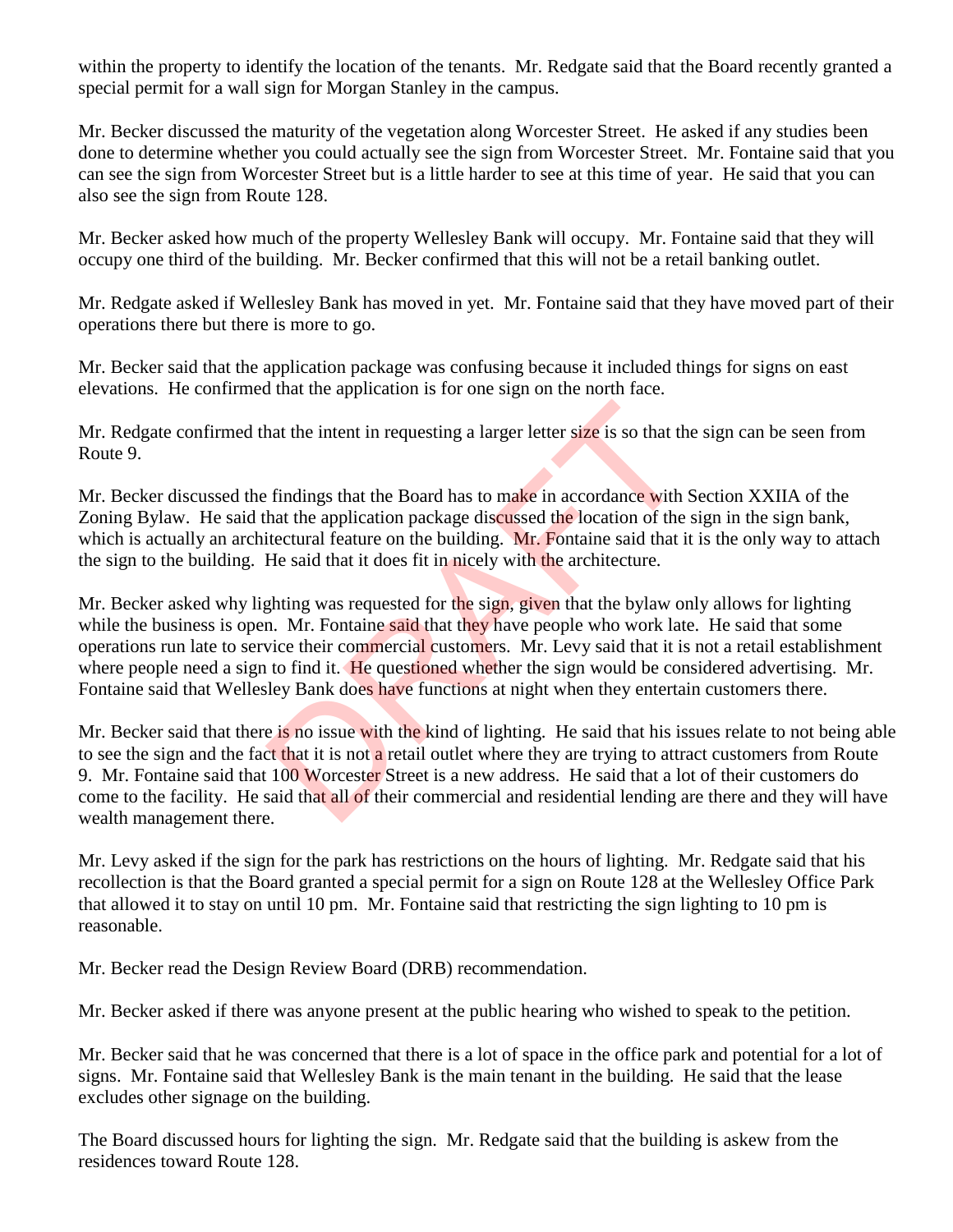Mr. Redgate moved, Mr. Levy seconded the motion, and the Board voted unanimously to approve a special permit, subject to conditions that, in accordance with the DRB recommendation, if the sign is removed the façade shall be repaired, and that sign lighting is shut off no later than 10 pm, and made findings pursuant to Section XXIIA of the Zoning Bylaw.

### ZBA 2019-63, CENTRAL GALLERIA MANAGEMENT, INC., 73 CENTRAL STREET

Present at the public hearing was Steve Schwede, FastSigns who said that he represents iCode and the building owners.

Mr. Schwede said a sign with letter size that conforms to the bylaws was approved by the Design Review Board (DRB). He said that because it was so small, it would not be attractive on the building. He displayed a photosimulation of the proposed sign with 20 inch letters, which the DRB also approved. Mr. Levy said that DRB recommended that the letter size be 20, not 21 inches, which would be consistent with the abutters. He said that the sign at the Gap store across the street has 20 inch letters. Mr. Becker said that sign may predate the bylaw.

Mr. Becker said the because they are weak and thin, the letters need to be taller to make the sign look right.

Mr. Levy asked about the iCode business. Mr. Schwede said that they teach kids about software aps, websites and robotics.

Mr. Levy said that DRB commented on alignment with the William Raveis sign. Mr. Schwede said that the sign will be aligned.

Mr. Levy asked about internal illumination. Mr. Schwede said that the sign will be halo it. Mr. Levy questioned the need for the light fixture over the sign. Mr. Schwede said that it is existing and they have been asked to remove it. use they are weak and thin, the letters need to be taller to<br>
i Code business. Mr. Schwede said that they teach kids<br>
commented on alignment with the William Raveis sign.<br>
ernal illumination. Mr. Schwede said that the sign

Mr. Redgate said that he did not have any issues with the proposed letter height of the sign. He said that the DRB is ok with it.

Mr. Levy asked about hours of operation. Mr. Schwede said that sign lighting can be on only during business hours. He said that the business operates as an after school program and is probably open until around 8 pm.

Mr. Becker asked if there was anyone present at the public hearing who wished to speak to the petition.

Mr. Levy moved, Mr. Redgate seconded the motion, and the Board voted unanimously to grant a special permit, subject to conditions that illumination be shut off no later than 8 pm and that the existing lighting be removed from the façade, in accordance with the findings in Section XXIIA of the Zoning Bylaw.

#### ZBA 2019-64, SILKY JAIN & VIKRAM MALAIYA, 660 WORCESTER STREET

Present at the public hearing was Josh Kelly, Architect and General Contractor, representing the homeowners at 660 Worcester Street.

Mr. Kelly said that the request is for a special permit for an addition to the existing structure. He said that the site is nonconforming for size and the structure is nonconforming for two front and one side yard setback on a corner lot.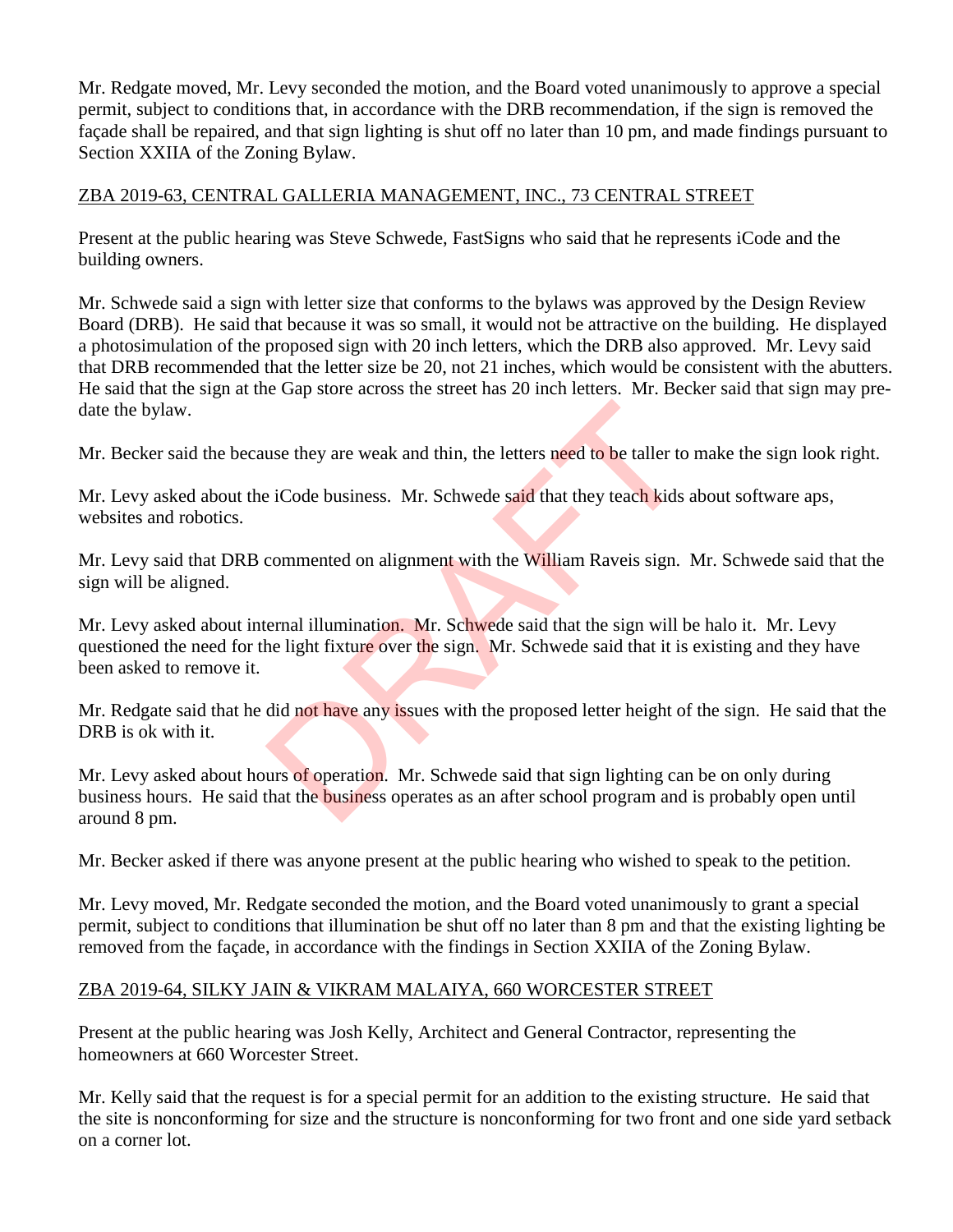Mr. Kelly said that the proposal is to demolish the existing one-story sunroom and garage and build an extension to the kitchen and rebuild the garage space with a second story.

Mr. Kelly said that the encroachment on the side is currently 19 feet and the proposed encroachment will be 18.7 feet. He said that the only change will be the connection between the sunroom and the garage and extension of the garage one foot to the rear and three feet toward Worcester Street. He said that the front of the structure will be conforming. He said that the rear right corner of the garage will be nonconforming.

Mr. Becker asked for TLAG calculations. Mr. Kelly said that he did not have those calculations with him.

Mr. Levy said that the property is located in a 20,000 square foot Single Residence District. He said that lot coverage will increase by 232 square feet. Mr. Kelly said that lot coverage will increase from 12 to 14.6 percent.

Mr. Becker asked if there was anyone present at the public hearing who wished to speak to the petition.

Mr. Levy moved, Mr. Redgate seconded the motion, and the Board voted unanimously to find that although the proposed addition will intensify and existing nonconformity, it shall not be substantially more detrimental than the existing nonconforming structure and approve a special permit.

Mr. Kelly said that the plans do not currently show ac condensers on the site. He asked if they can place an ac condenser on the lower right hand corner of the structure in a conforming location. The Board said that would be allowed by right.

# ZBA 2019-66, PAUL & DIAN QUINN, 210 WALNUT STREET

Present at the public hearing was Dian Quinn, the Petitioner and Francis Young, Architect.

Ms. Quinn said that the request is for a special permit to renovate their home. She said that their lot is currently nonconforming and they have a garage that is in need of vast repair. She said that they would like to repair the garage and move it up the driveway. She said that, in doing that, they will connect the garage to the home by adding a mudroom and building up for a master bathroom. diate seconded the motion, and the Board voted unanimeall<br>intensify and existing nonconformity, it shall not be sulting nonconforming structure and approve a special perm<br>ans do not currently show ac condensers on the site

Mr. Young said that the lot is undersized and the existing garage is nonconforming. He said that the proposed garage will meet setback requirements.

Mr. Levy said that it is hard to read the plan. He confirmed that everything will be conforming except for the lot size. He questioned whether this would be intensifying a nonconformity. Mr. Becker said that the property is located in a Water Supply Protection District. He asked about runoff from the proposed garage and addition. Mr. Young said that the plan was to continue using gutters and downspouts the same as with the rest of the house. Mr. Becker said that there will not be much of a change in lot coverage.

Mr. Becker asked if there was anyone present at the public hearing who wished to speak to the petition.

Mr. Levy moved, Mr. Redgate seconded the motion, and the Board voted unanimously to make a finding that the proposed structure shall not be substantially more detrimental than the existing nonconforming structure and grant a special permit for the structure and construction in a Water Supply Protection District.

#### ZBA 2019-59, TOWN OF WELLESLEY NATURAL RESOURCES COMMISSION, 438 WASHINGTON STREET - HUNNEWELL FIELD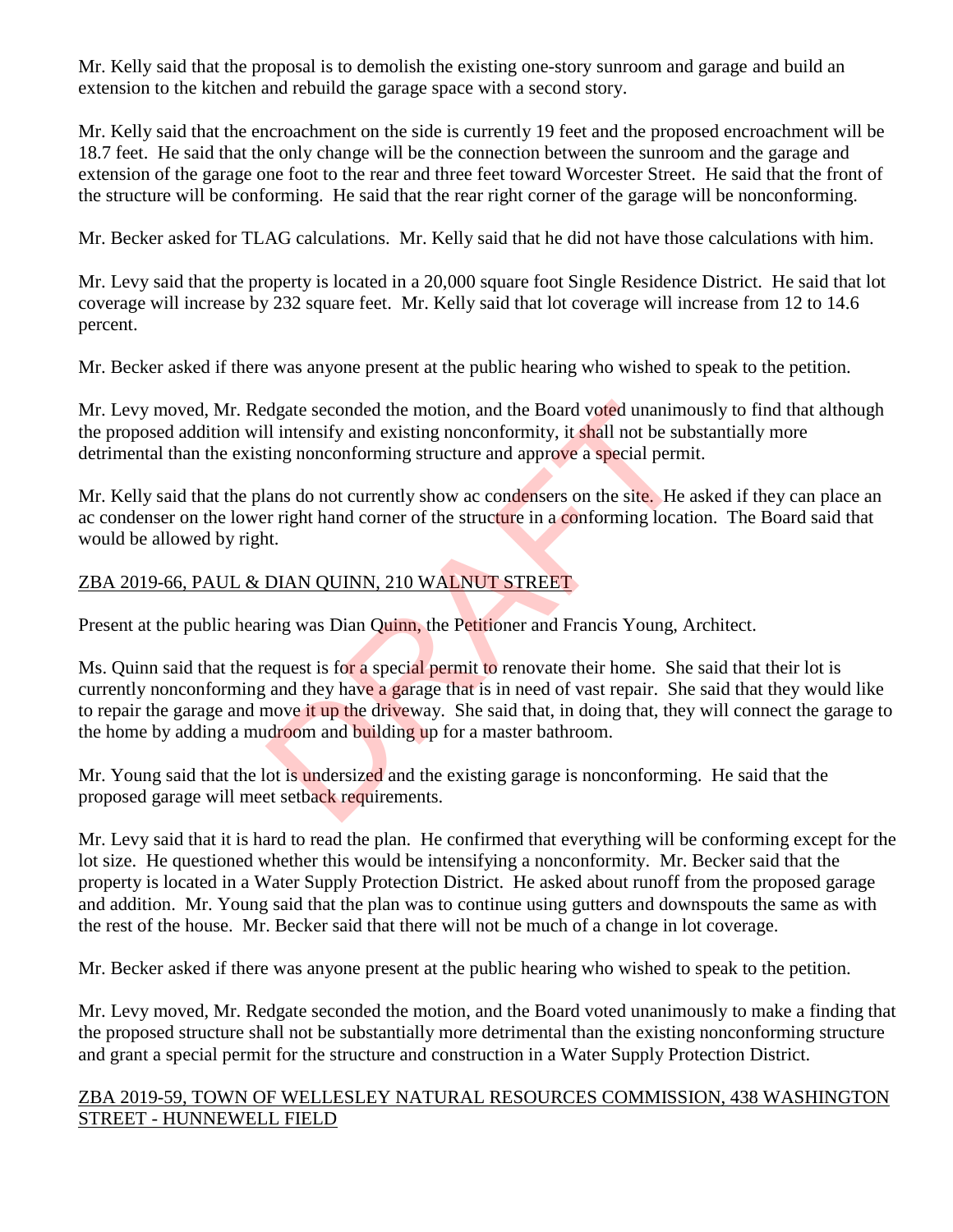Present at the public hearing were Dave Hickey, Town Engineer, who said that he was representing DPW and a Task Force that was formed to advance this project. Also present was Gene Bolinger, Consultant.

Mr. Hickey said that the proposal is to renovate the multi-purpose field and Lee Softball Field at Hunnewell. He said that the project has been going on for a while. He said that it started with a desire primarily from the softball users but from other sports groups as well. He said that the Playing Field Taskforce looked at Hunnewell Field with respect to using it to its best capability. He said that they brought in Mr. Bolinger and his team to do an analysis of the whole complex. He said that they went through a Wetlands Protection Committee (WPC) process. He said that one of the bigger challenges was the Lee Field being just short of meeting MIAA requirements for girls' softball. He said that it is tight space and behind the third base area is a drainage channel that is very close. He said that one of the first questions to come up was whether they would be able to fill that in. He said that Mr. Bolinger's team came up with a plan to do that and mitigate for it. He said that they went through WPC and Design Review Board (DRB) processes and had at least three meetings and one public input meeting with the Natural Resources Commission (NRC), who are the caretakers of the property. He said that it has been a long and involved process. He said that the bones of the project are about renovations to the fields. He said that they get a lot of play. He said that there will be some irrigation, underdrains, four new dugouts with two at each field with storage capability, new scoreboards, new fencing and a new wetlands feature.

Mr. Bolger said that the goals were to restore to a state of better repair at the Hunnewell Field property. He said that the girls' High School (HS) softball team uses Lee Field. He said that the goal was to correct conditions that were substandard and prevented the team from hosting fully sanctioned State events at the property. He said that goals were to improve and create better playing fields. He said that renovation of the Hunnewell Field, which is softball and multi-purpose, will bring it into better compliance with Title IX requirements where women and girls are entitled to have facilities that are equivalent to what are offered to men. ins, four new dugouts with two at each field with storage<br>g and a new wetlands feature.<br>goals were to restore to a state of better repair at the Huni<br>chool (HS) softball team uses Lee Field. He said that the<br>tandard and pr

Mr. Bolinger said that they worked closely throughout the project with the Task Force and people who came out to the public forums to develop an improvement strategy that was mindful of the environmental resources on the property, the landscape character and quality that is inherent to the park and open space setting and to the recreational uses that occur on a daily basis. He said that they were cognizant of the needs and concerns of adjacent residential abutters.

Mr. Bolinger said that they met several times with DPW, Engineering, the working group, NRC, WPC, DRB, and the residents. He said that after several meetings with WPC, it was determined WPC is not jurisdictional.

Mr. Bolinger said that under this project, Hunnewell Softball Field and Lee Softball Field will be renovated. He said that existing conditions are similar at both fields. He said that the turf is stressed and in need of repair, the grading is somewhat irregular, the drainage is either nonexistent or nonfunctioning, the players' bench, backstop and bleachers are in need of repair and upgrading, both fields are lacking ADA accommodations, and the field alignment is not perfect. He said that, in the case of Lee Field, the dimensions are not adequate for the girls' High School Softball Team. He said that there is also a lack of support features and amenities to go with a sports facility of this nature. He said that there is interference from invasive vegetation in some places.

Mr. Bolinger discussed the recommended improvement plan as Lee Field, which will be a limited restoration approach, not a full strip. He said that they will leave the turf in place and do a deep tine aeration, top dressing with sand, cutting in new irrigation systems, in the hopes of bringing the turf to a much higher quality and to a place where it is more easily maintained to support the level of use.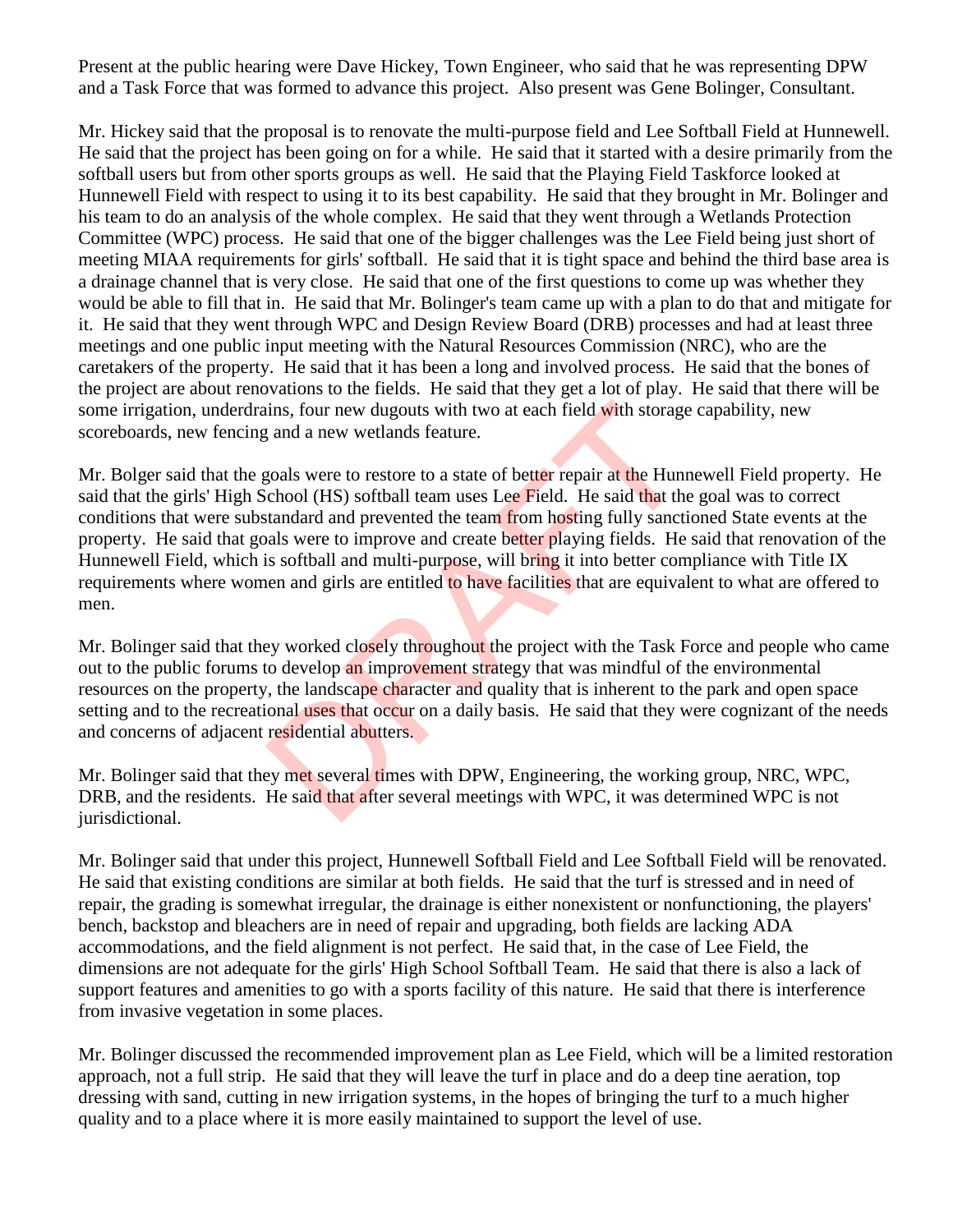Mr. Bolinger discussed improving the ancillary features around the field including, more formalized dugouts, small storage areas, an area for bleachers, and a bullpen area. He said that it will be a mirror image on the left and right hand sides. He said that there will be new access to the field from the parking lot. He said that the pathways will be stone dust. He said that there will be a small brick paver area to the rear of the backstop with a brick seating wall, brick dugouts and bench areas to mimic the Reidy Field, which is the Little League complex at the same park. He said that there will be a consistency of design vocabulary.

Mr. Bolinger said that in order to provide a more aggressive treatment of stormwater, they will introduce a constructed wetland area where it is currently open lawn. He said that it will capture water that flows below Washington Street and redirect it into the new area so that the water will flow through the park to outlets and other water bodies where it will be treated before flowing off of the premises.

Mr. Bolinger said that they will introduce a good amount of new, native mixed deciduous and evergreen plantings around the perimeter of the outfield to provide a greater buffer between the field and the closest residents to the east. He said that, in order to achieve the adequate dimensions to the outfield, the whole softball field footprint has shifted further to the southwest and further away from the residential properties to the east.

Mr. Becker asked if the rain pond will take 100 percent of the runoff from the field plus what comes under Washington Street. Mr. Hickey said that it will not take 100 percent. He said that the field itself is mostly pervious and small underdrains that outlet to the culverted pipe. He said that the pond is designed to take the flow from a watershed that is off-site. He said that it is designed for the 25-year storm.

Mr. Redgate asked about WPC jurisdiction. Mr. Hickey said that they submitted a Notice of Intent (NOI) to WPC and after three meetings and much discussion, it was concluded that the drainage channel, which is basically a hand dug ditch with little wetlands vegetation, that is comes from a closed drainage and discharges to a closed drainage, it is not a wetland resource. Mr. Bolinger said that there was never a stream there. He said that there are documents that show when the drainage ditch was cut and constructed. He said that there was no historic precedence for a stream flowing through that area. ain pond will take 100 percent of the runoff from the fiel<br>Hickey said that it will not take 100 percent. He said that<br>drains that outlet to the culverted pipe. He said that the p<br>at is off-site. He said that it is designe

Mr. Bolinger discussed the Hunnewell multi-purpose Field. He said that they tried to develop more formalized amenities surrounding the infield, reconstructing the infield, doing turf reconstruction throughout the outfield area, more formalized dugouts and storage. He said that on the southwest side, they will introduce just a dugout, foregoing the storage area and a stone dust pathway extension to the bleachers so that they can preserve a highly regarded white oak tree. He said that they were able to reduce to next to nothing, the excavation in the vicinity of the white oak. He said that there will be a new, paved handicapped accessible pathway from the Washington Street sidewalk. He said that the other pathways will be stone dust. He said that the two visitor bleachers will be portable and will sit on the grass just outside the canopy of the white oak.

Mr. Becker asked about the Construction Management Plan (CMP). Mr. Hickey said that this type of project usually involves a series of stages. He said that primarily the access points will be from Washington Street. He said that they added details about how they will protect the pavement and curbing to get in and out. He said that there is a new water feed that comes down the Aqueduct and there may be times when they access the site from there. He said that one material will be the skin of the infield, around 400 yards, there is different material for the outfield track, 300 to 400 yards, and organic sand mix for the rejuvenation of the fields. Mr. Bolinger said that there will be approximately 600 yards of materials brought on site in stages. He said that excavation will create some surplus materials that will be reused in the outfield areas to create a bit of undulation. He said that they have identified materials storage areas within the area of construction. He said that all activity will be within the limits of work. He said that there is a modest sized parking lot where expect to have minimal disruption. He said that it may be used on occasion for access but construction access has been identified outside of the parking lot.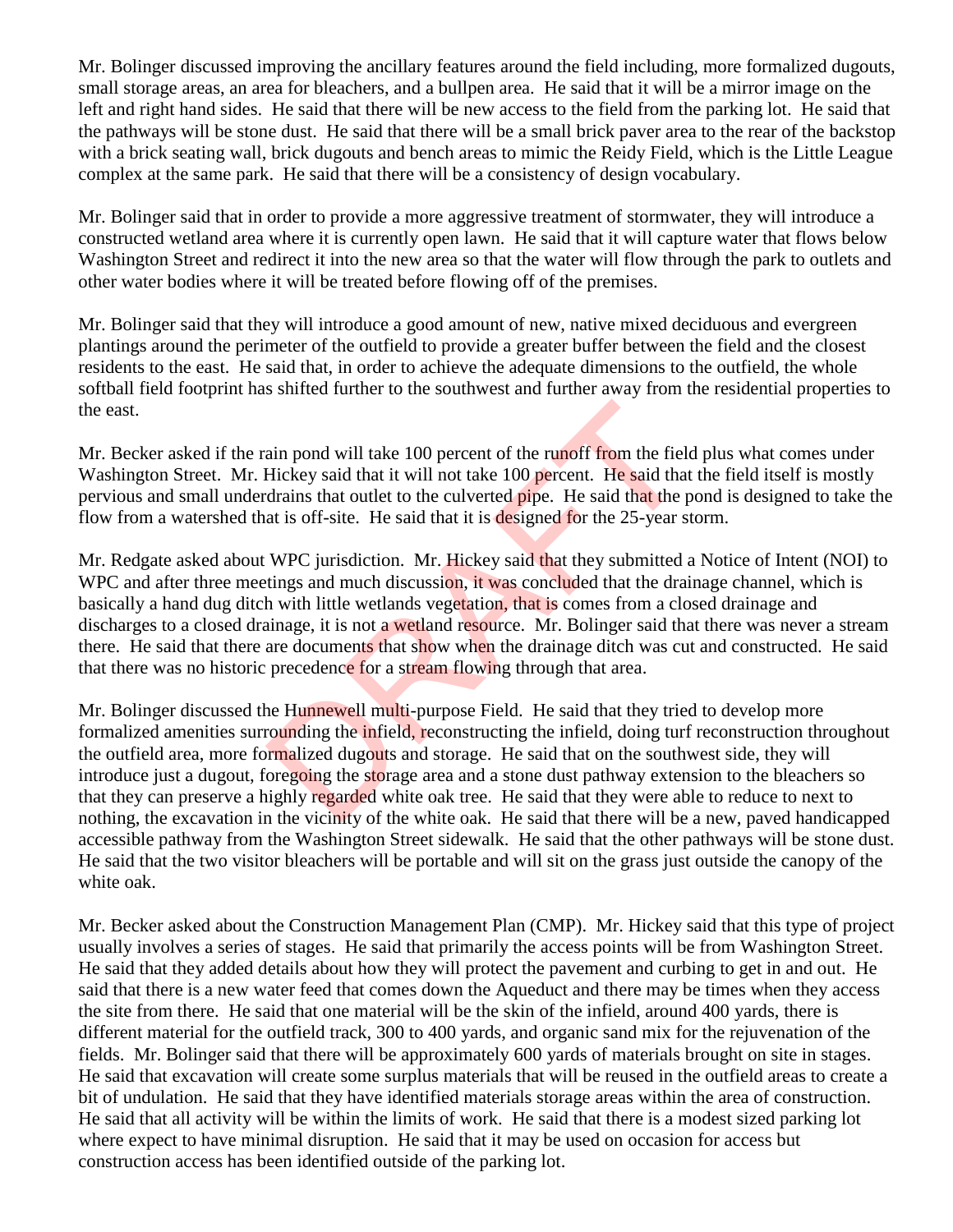Mr. Bolinger said that they may stage the project so that Lee Field is done first and Hunnwell Field is done second. He said that they expect eight weeks of construction for each of the footprints, for an overall time period of four to five months.

Mr. Levy asked if the work has to be done during a particular season. Mr. Bolinger said that activities at the High School and other town programs complicate the schedule. He said that they may able to begin construction on Lee Field during the late summer or early fall. He said that construction at the Hunnewell Field will begin next June, July and August to accommodate spring activities. He said that because it will not be full depth reconstruction but a rejuvenation of turf, the growing period is much shorter. Mr. Hickey said that is the schedule that they are currently pursuing. He said that they would like to start Lee Field this fall. He said that there is so much variety of activity on the multi-purpose field, they will not be able to work on it this fall. He said that the Hunnewell Field project will have to wait until after the heavy load of spring activities, probably at least until June.

Mr. Becker confirmed that all construction parking will be on the site. Mr. Levy asked if the parking lot that was referred is located by the tennis courts. Mr. Hickey said that the intention is to do everything that they can to keep the tennis courts operational. He said that there are only limited phases when they expect to take up parking spaces there.

Mr. Redgate asked why the project was not subject to PSI. He said that the project is over 10,000 square feet. Mr. Becker said that the PSI process looks at infrastructure and off-site impacts. He said that the bylaw refers to 10,000 square feet of newly constructed floor area and renovated, altered or replacement floor area of 15,000 square feet or more.

Mr. Redgate asked about ownership of the Aqueduct. Mr. Hickey said that the entirety of the Cochituate Aqueduct is now owned by the town. He said that the field parcel is under the jurisdiction of the NRC.

Mr. Redgate discussed the requirement for a Special Permit pursuant to Section XIVC 2.b of the Zoning Bylaw.

Mr. Becker discussed the CMP. He said that the proposed traffic routing and deliveries is a little aggressive because it still maintained the paragraph from the Sprague Tennis Courts. He said that the hours of operation talk about work at alternate times during weekends and holidays. He said that the Board has traditionally allowed Saturday work but no Sundays or holidays. He asked Mr. Hickey to discuss impacts, give that this will be outdoor work. Mr. Hickey said that in addition to giving the grass time to season, the project could face weather delays. He said that they like to keep their options open so that they can deliver the field, as projected. He said that they are willing to accept a condition that requires permission of the Police Chief or another official to work on weekends or holidays. or the tennis courts. Mr. Hickey said that the intention is turts operational. He said that there are only limited phase<br>turts operational. He said that there are only limited phase<br>to the PSI process looks at infrastructu

Mr. Hickey said that Mr. Bolinger corrected him in that the Aqueduct is owned by the Selectmen and is located in a Single Family Residential District.

Mr. Levy asked if the project is fully funded. Mr. Hickey said that the funding is in place to construct it with costs shared by town funds approved at Town Meeting, Community Preservation (CPC) funds, and private donations.

Mr. Redgate asked about handicapped accessibility. Mr. Bolinger said that they were able to keep all of the pathways under five percent. He said that you will be able to get from a car parked at the lot near the tennis courts to the Lee Field in a seamless way. He said that everything is very shallow pitched with either fixed pavement or stone dust pavement. He said that because the grade is so flat, they believe that the stone dust pavement will be very stable. He said that at the Hunnewell, because of the white oak tree, you will gain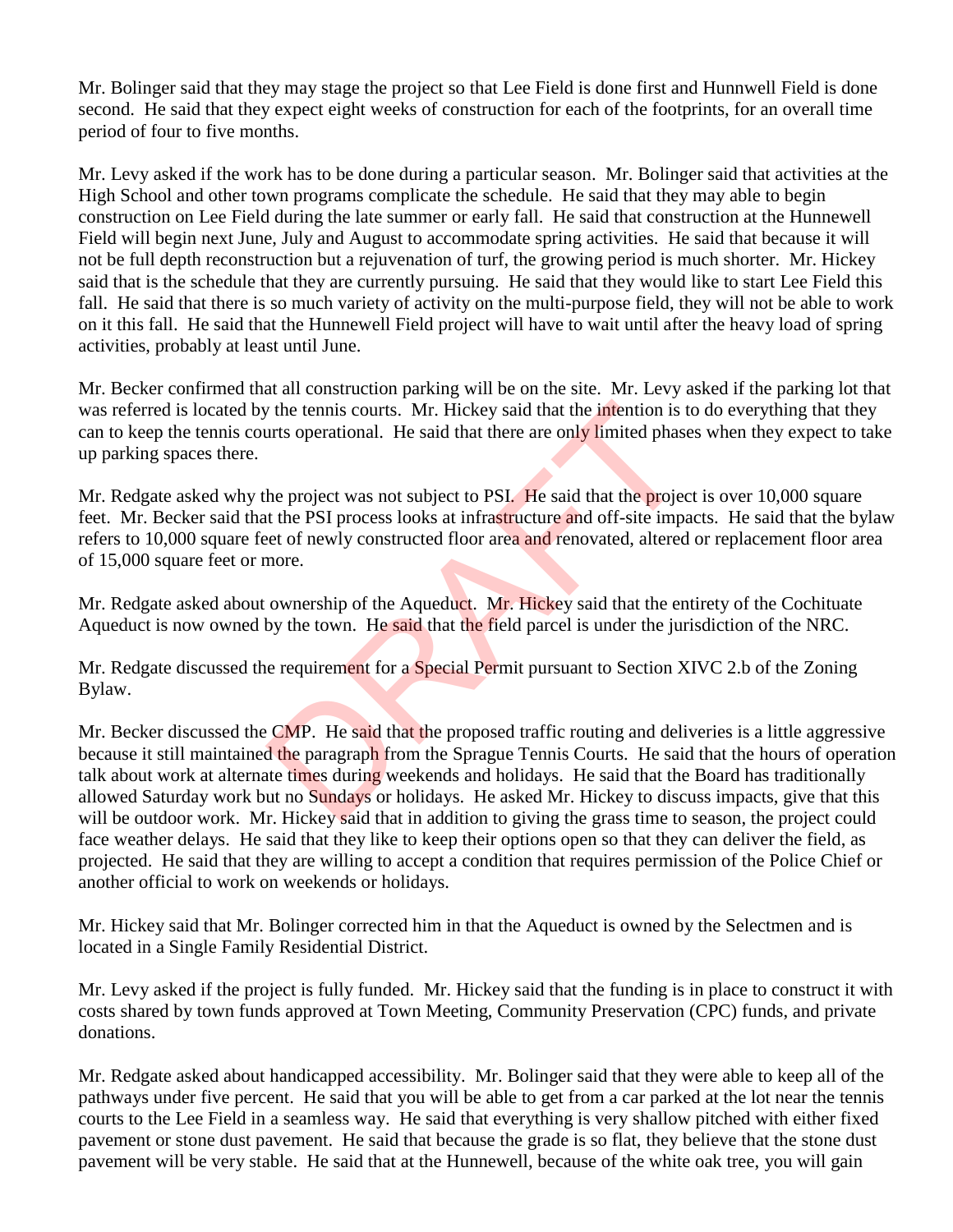access to the left field side where the bleachers are located. He said that handicapped buddy spaces will be located adjacent to the bleachers. Mr. Redgate asked about the square bituminous area on the first base side of the field that was labeled for handicapped.

Mr. Redgate confirmed that the footbridge will be removed and will be replaced with a flat surface. Mr. Bolinger said that it will cross where the open channel is covered over.

Mr. Redgate said that the Applicant should look at the Zoning and property lines of the Aqueduct to determine what would be required from the Board.

Mr. Redgate said that the existing conditions plans were stamped by a civil engineer, not a land surveyor. He asked if the planting and dugouts plans could be reviewed and stamped by a landscape architect. Mr. Bolinger said that he is a registered landscape architect and can do that. Mr. Redgate asked that Mr. Bolinger review the wetland replication area because it is fairly complicated.

Mr. Redgate asked that plans be submitted that show the setbacks from property lines to structures suh as dugouts.

Mr. Levy asked if any trees will be removed. He asked if the Tree Bylaw will be implicated at all in this. Mr. Hickey said that with respect to reorientation of the Lee Field, there is a fair amount of self-seeded trees on the shoulder of the stream and four trees near the first base side, for a total of 21 trees or so. He said that the plan is to mitigate their removal with 30 replacement plantings. He said that all of the trees are on park land and are not street trees. He said that they met with NRC and have had discussions with the DPW's onstaff horticulturalist about the tree mitigation program. the asked if the Tree Bylaw will be<br>
a respect to reorientation of the Lee Field, there is a fair a<br>
earm and four trees near the first base side, for a total of 2<br>
ir removal with 30 replacement plantings. He said that a<br>

Mr. Redgate asked about increased use of the fields once they are brought up to Code. Mr. Hickey said that the Task Force never represented that there would be increased use. He said that potentially, if the girls get into a tournament with a home game, they will be able to host it. He said that it has never been the objective to expand the use but to renovate what is there to bring it up to a higher standard.

Mr. Hickey said that, from his notes from their meeting with NRC, 19 trees will be removed and 15 trees will be replaced.

Mr. Levy asked where the scoreboards will be located and how they will be regulated. Mr. Hickey said that the scoreboard will be located on an existing light tower at the multi-purpose field. He said that it will be a multi-use scoreboard for various sports. He said that it will have a remote control, the same as what they use using for the High School Field and Track as well as indoors for basketball. He said that the light control box has 120 power and is approximately 25 feet away.

Mr. Hickey said that the only power that they will bring to Lee Field is to the outlets and some lights in the dugouts. He said that they will need power for the pitching machine for practice. He said that there will not be more than a few LED lights and some outlets. He said that because there is good southerly exposure there, they are proposing a solar powered LED light in left center field. He said that there will be no night games.

Mr. Levy asked if there will be water fountains at both fields. Mr. Hickey said that there is currently a water fountain at the multi-purpose field. He said that they will change that to a hydration station, which uses the same line but also has a low faucet so that the coaches can fill the big buckets and a place where users can refill their bottles. He said that they will add a hydration station at Lee Field.

Mr. Levy asked about water for dogs. Mr. Hickey said that they can use the lower faucet for that.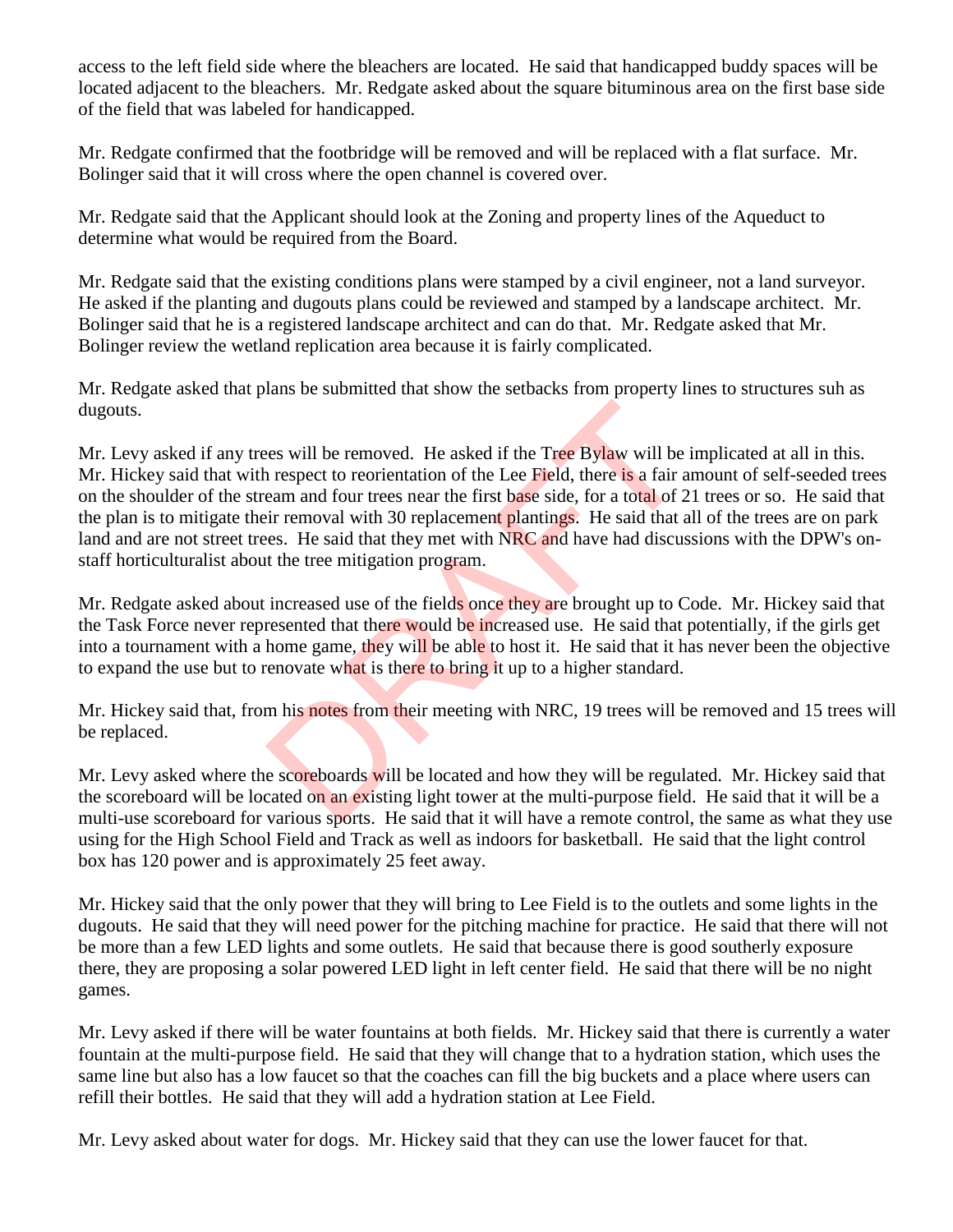Mr. Levy asked if there are other amenities beyond the hydration stations and scoreboards. Mr. Hickey said that there will be no fencing. He said that a lot of detail went into positioning and shape of backstops.

Mr. Bolger said that they proposed an interpretative panel sign that described that rationale behind doing the constructed wetland area for stormwater treatment. He said that the language will be about environmental protection, enhancement and education. He said that it will be the same standards established for the multiuse trails in town.

Mr. Levy about additional signage. Mr. Bolger said that the backstops sometimes have regulations relative to the use of the facility, usually a square foot or two.

Mr. Hickey said that the NRC is working on renaming Hunnewell Field as a separate project. He said that there may be a plaque. He said that there is a fund raising component to this project that will get recognized in the brick paver area. He said that a rock on the ground with a plaque typically does not qualify as a sign. He said that they have similar plaques at the High School Field and Track, as well as at Sprague. He said that DPW will take care of installation of the plaque. Mr. Redgate said that there is a big piece of granite at Lee Field with a small plaque located down the first base line. He said that is worth protecting or enhancing. Mr. Becker said that the Sign Bylaw does not anticipate any signs in the Parks, Recreation and Conservation District.

Mr. Redgate asked about advertising on the scoreboards. Mr. Hickey said that the Lee Field scoreboard will say, "Wellesley Raiders", and the scoreboard at the multi-purpose field may have the new name if the field is renamed. He said that there will be no advertisement or sponsorship.

Mr. Levy asked if anyone had looked at trajectory of foul balls. Mr. Hickey said that said that there will be small tweaks to home plates. He said that currently there are no issues. He said that when the men's league plays at the multi-purpose field, they can hit the balls out over the Aqueduct, which is something they will not be able to do anything about.

Mr. Becker asked if there was anyone present at the public hearing who wished to speak to the petition.

Martha Collins, 17 Rice Street, said that she is one of the abutters. She said that she would like to know the dimensions of the field and the distance to the property line. She said that it is reasonable and fair to the neighbors to restrict construction hours on Sundays and holidays as the Board suggested. She asked how close construction at Lee Field will come to the hemlocks. She said that when one hemlock gets disturbed, it tends to affect the others. She said that there are two rows of hemlocks, one row on town property and the other on neighbors' properties. She asked about disturbing the soil and the root systems. aque located down the first base line. He said that is wordthout<br>Sign Bylaw does not anticipate any signs in the Parks, Re<br>advertising on the scoreboards. Mr. Hickey said that the<br>, and the scoreboard at the multi-purpose

Ms. Collins asked about the water service and where the line will run from for the new water fountain. She asked if contact will be provided for the neighbors and what path the neighbors should follow for questions or comments regarding something during construction hours. She asked if there are plans to restore the Aqueduct path after construction if vehicles use it to access the site. She asked how big the scoreboards will be, how they compare to other scoreboards in the field complex and the sign bylaws.

Ms. Collins said that she reviewed the permit application and did not see anything about lights in the dugouts. She asked how much sound the pitching machine will make.

Raina McManus, NRC, said that the project has been a long time coming and has been an iterative process that involved many boards, committees, staff and the Weston Sampson team. She read the letter to the Zoning Board of Appeals, dated July 3, 2019, from Brandon Schmitt, NRC Director, into the record.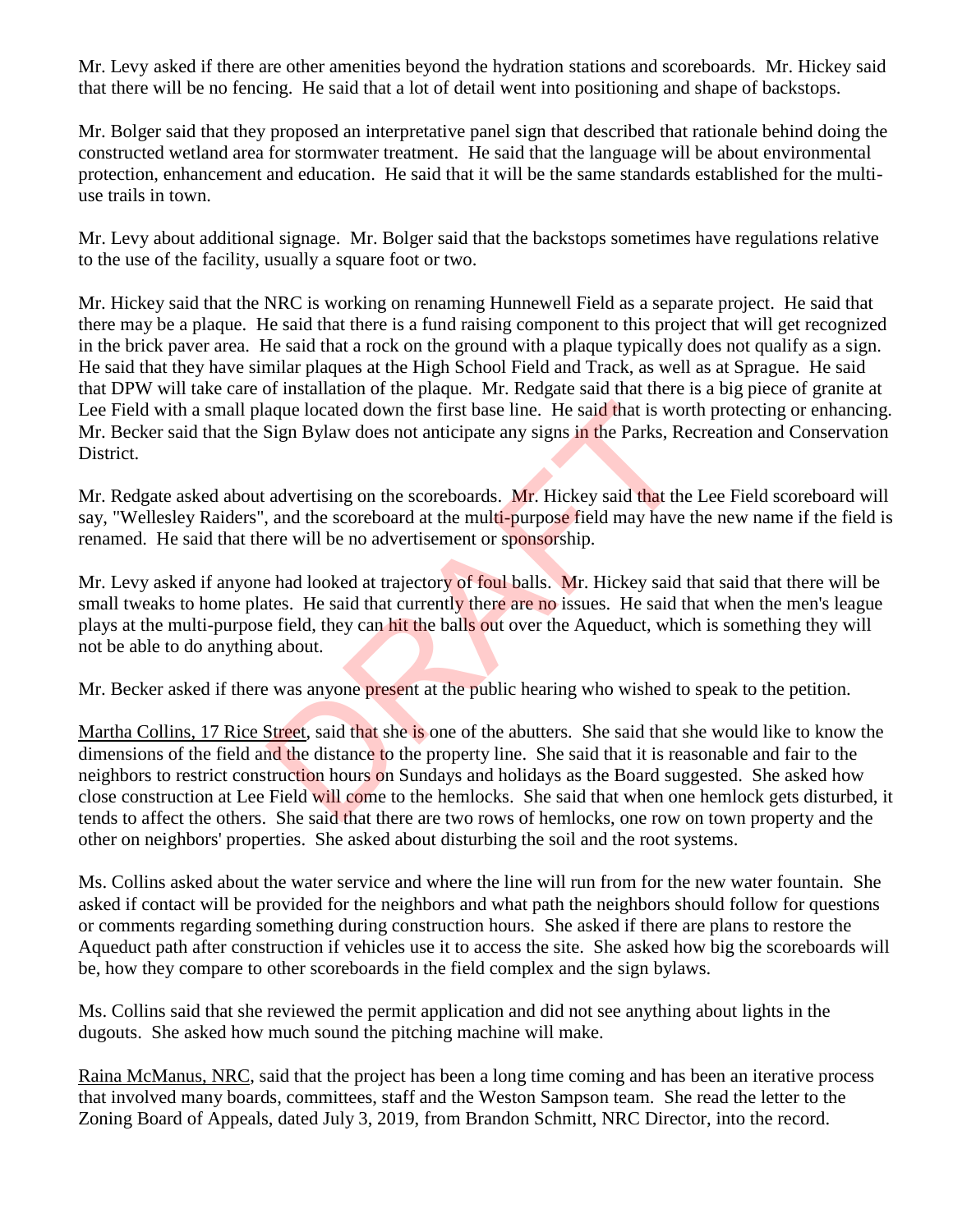Mr. Bolinger said that his experience is that it is a rare request to work on a project of this nature on a holiday or Sunday. He said that under the current condition, the foul poles at Lee Field are underneath the row of hemlocks and one of the benefits of shifting the field to the southwest is that it will be pulled away from the row of hemlocks. He said that there will be no excavation in the vicinity of the hemlocks. He said that the shift was made to preserve the hemlocks, in response to neighbors' concerns. Mr. Hickey said that the right field foul pole will be 18.5 feet from the property line and about 9 to 10 feet from the tree. He said that the existing foul pole is 14 feet from the property line and five to six feet from the closest tree.

Mr. Hickey said that the water service for the new hydration station at Lee Field will come down the Aqueduct. He said that currently irrigation at these fields is done with free water in the Aqueduct. He said that there is a two pump system that can almost irrigate the entirety of Hunnewell Field with water that is not processed. He said that it will serve the sprinkler heads of the outfields at Lee and the multi-purpose field. He said that they have to go to the electric panel, engage it, monitor it and switch the zones. He said that the coaches like to wet the infield skins when they get dusty. He said that there is currently a hose bin at the multi-purpose field that coaches can activate to spray the infield. He said that they will add that together with the hydration station at Lee Field. He said that currently there is no domestic service on that end. He said that the closest to bring it in will be the Aqueduct.

Mr. Bolinger said that any areas outside the defined limits of work that are disturbed will be restored to original condition. He said that the thought is that any trips to the site other than the workers arriving on a daily basis for materials will be fairly limited since the quantity of materials are not great. Mr. Hickey said that the project specifications will also require that any defects caused by the contractor have to be repaired as part of the project.

Mr. Bolinger said that the lights in the dugout are shown on the plans that were submitted to ZBA. He said they are shown on the underside of the ceiling. He said that the facility will not be operating during evening hours or under conditions of darkness. He said that the intent is to shed a little light during the daylight hours in an area that could, in certain circumstances, become a little bit darker. Mr. Levy asked if the lights will be controlled by a switch. Mr. Bolinger said that there will be a switch in a secured cabinet. Mr. Hickey said that the lights can be put on a timer. He said that they have been working with NRC on the Hunnewell Field site with respect to dark sky lighting. He said that it is not the intent to change the hours of operation. Mr. Levy said that he would not want to have the lights left on all night. ing it in will be the Aqueduct.<br>
y areas outside the defined limits of work that are disturbuid that the thought is that any trips to the site other than t<br>
will be fairly limited since the quantity of materials are ne<br>
io

Mr. Bolger said that his understanding is that a pitching machine is currently used at the field but it is powered differently. He said that the new system may actually be quieter. Mr. Hickey said that the machines are relatively quiet.

Ms. Collins said that there is bollard pathway lighting on the way to the tracks. She questioned the need for lighting in the dugouts for fields that are only used during the day. She said that her experience has been that getting the lights turned off at night can be a challenge.

Mr. Levy questioned whether a scoreboard would be considered a sign. Mr. Becker said that there are no sign requirements in the Recreation District. Mr. Bolinger said that the scoreboard will be 4.5 to 5 feet high and 12 to 14 feet long, which is approximately the size required for a softball facility. He said that there are smaller models are available. He said that the intention was to keep this on the small size. He said that from the dugout area behind home plate, the letters will be just about large enough to read. He said that it will appear larger to someone standing immediately adjacent to it.

Mr. Levy asked about the necessity for lighting in the dugout, given that the games will only be played in the daylight. Mr. Hickey said that having the lights is safety related. He said that it was standard in the dugout packages that they looked at. He said that the dugout is the place to go when a weather event comes through. He said that the players may need a little light to pack up their things at the end of a game. He said that it